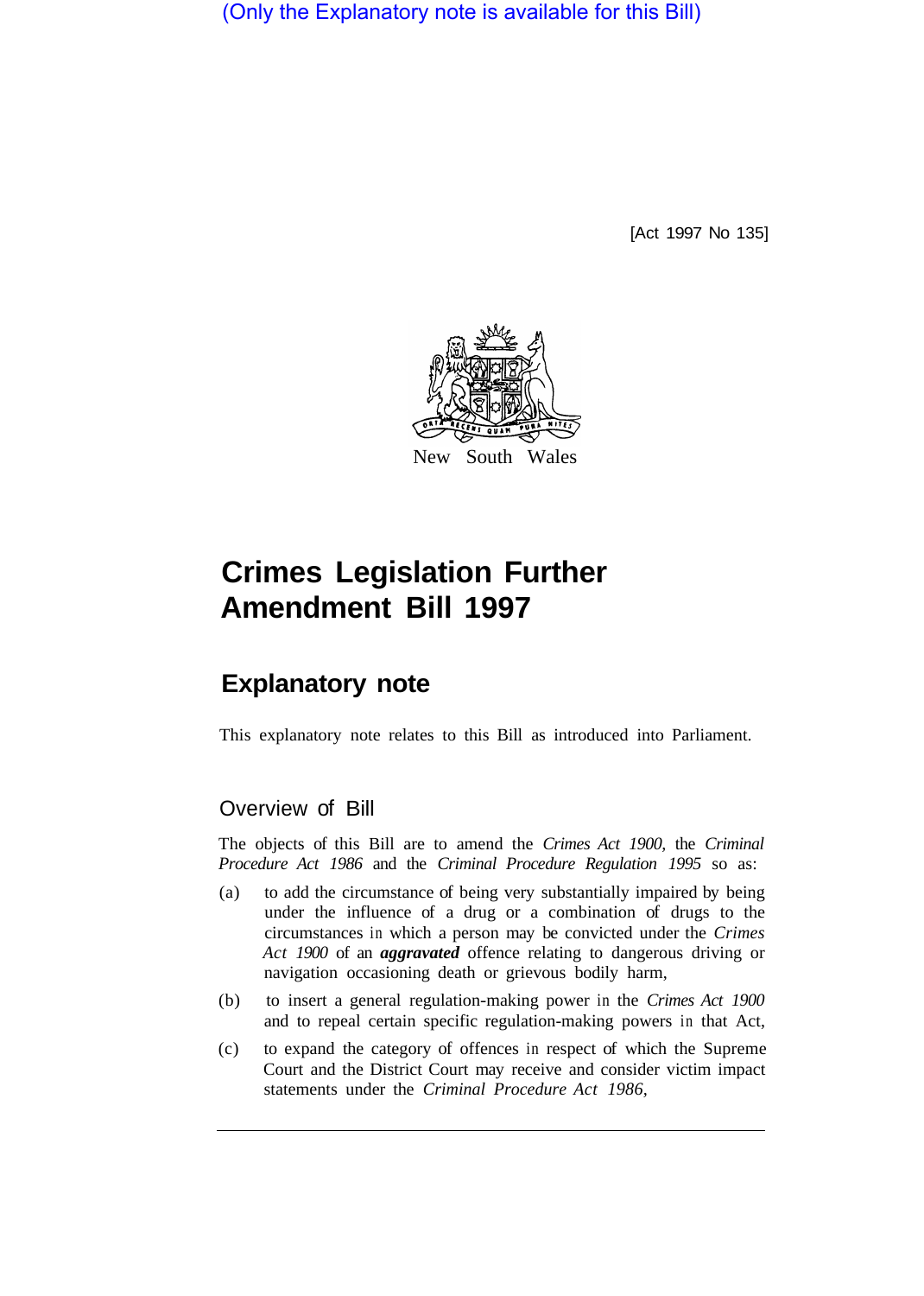Crimes Legislation Further Amendment Bill 1997 [Act 1997 No 135]

Explanatory note

- to require the Children's Court and a Local Court to receive a victim  $(d)$ impact statement under the *Criminal Procedure Act 1986* if the statement is given by a *family victim* (within the meaning of that Act) for consideration in such a court,
- to bring 2 offences involving assaults on police officers within the  $(e)$ scope of Part 9A (Summary disposal of indictable offences by Local Courts) of the *Criminal Procedure Act 1986* so as to allow those offences to be dealt with summarily by a Local Court in certain cases,
- to make a consequential amendment to the *Criminal Procedure*   $(f)$ *Regulation 1995.*

#### Outline of provisions

**Clause 1** sets out the name (also called the short title) of the proposed Act.

**Clause 2** provides for the commencement of the proposed Act on a day or days to be appointed by proclamation.

**Clause 3** is a formal provision giving effect to the amendments to the *Crimes Act 1900* set out in Schedule 1

**Clause 4** is a formal provision giving effect to the amendments to the *Criminal Procedure Act 1986* set out in Schedule 2.

**Clause 5** is a formal provision giving effect to the amendment to the *Criminal Procedure Regulation 1995* set out in Schedule 3.

#### **Schedule 1 Amendment of Crimes Act 1900**

#### **Dangerous driving and dangerous navigation**

Section 52A (2) of the *Crimes Act 1900* provides that a person is guilty of the offence of aggravated dangerous driving occasioning death if the person commits the offence of dangerous driving occasioning death in *circumstances of aggravation.* Section 52A (4) is to the same effect with regard to the offence of aggravated dangerous driving occasioning grievous bodily harm. Section 52A (7) specifies the *circumstances of aggravation.* 

**Schedule l [1]** amends section 528 (7) so as to add to those circumstances of aggravation the circumstance in which the accused's ability to drive was, at the time of the relevant impact, very substantially impaired by the fact that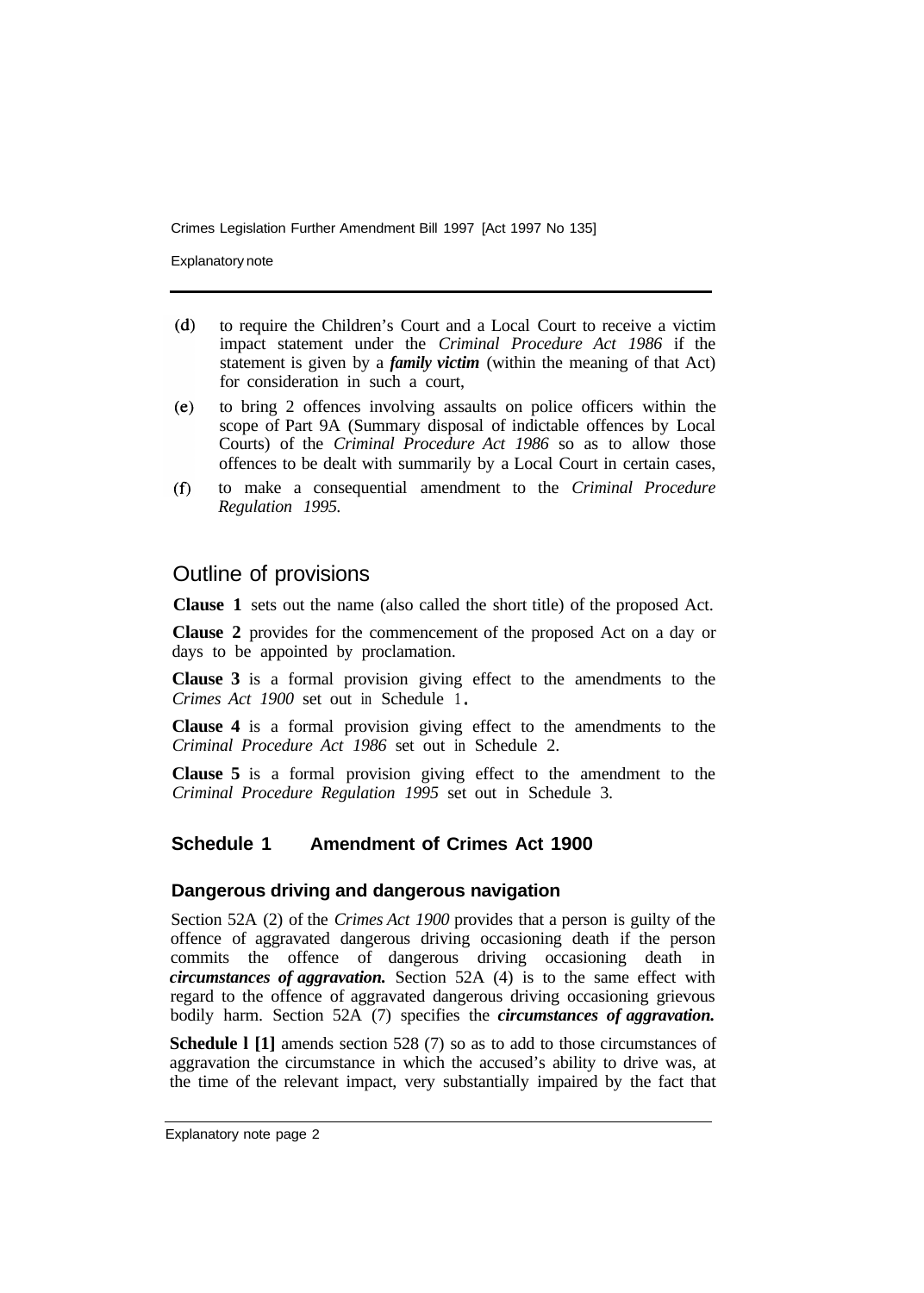Crimes Legislation Further Amendment Bill 1997 [Act 1997 No 135]

Explanatory note

the accused was under the influence of a drug or a combination of drugs. **Schedule 1 [2]** makes a consequential amendment to section 52A (8) (which provides that it is a defence to a charge under section 52A if the death or grievous bodily harm occasioned by the impact was not in any way attributable to the relevant circumstance of aggravation).

Section 52B (2), (4), (7) and (8) parallel section 52A (2), (4), (7) and (8) in relation to dangerous navigation. **Schedule 1 [3]** and **[4]** make the requisite parallel amendments to section 52B (7) and (8).

#### **Regulation-making power**

At present, the *Crimes Act 1900* does not contain a general regulation-making power. **Schedule 1 [9]** inserts such a power in the usual terms, and **Schedule 1 [5]** and **[8]** repeal various powers to make specific regulations. **Schedule 1 [6]** and **[7]** make consequential amendments.

#### **Schedule 2 Amendment of Criminal Procedure Act 1986**

#### **Victim impact statements**

**Schedule 2 [3]** inserts proposed section 23AA (Application of Part) in Part 6A (Sentencing-victim impact statements) of the *Criminal Procedure Act 1986.* Part 6A currently applies only in relation to the Supreme Court and the District Court and only in respect of an indictable offence that involves an act of actual or threatened violence (including sexual assault) that is being dealt with on indictment. The proposed section both expands the category of offences in respect of which the Part applies and extends the application of the Part (in a limited way) to the Children's Court and the Local Court.

**Schedule 2 [1], [2], [4]** and **[5]** make consequential amendments.

**Schedule 2 [6]** adds a proposed subsection to section 23C (When victim impact statements may be received and considered by court) in Part 6A. The proposed subsection has the effect of requiring the Children's Court and a Local Court to receive a victim impact statement given by a family victim (that is, a statement containing particulars of the impact of the death of the primary victim of the relevant offence on the members of his or her immediate family) for consideration in such a court. However, because of the operation of the remainder of section 23C, the court must not consider the statement in connection with the determination of the punishment for the offence unless the court considers that it is appropriate to do so.